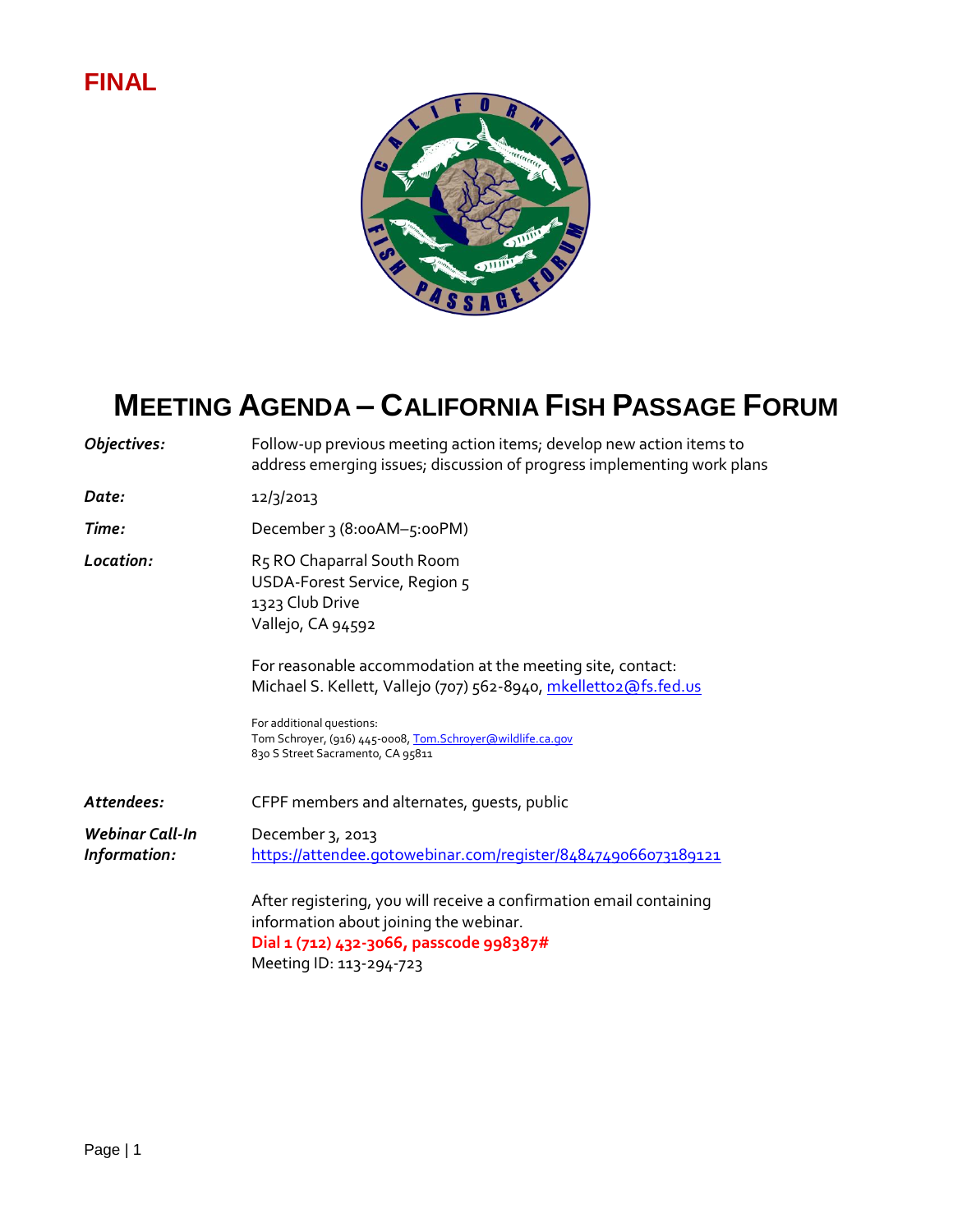## **AGENDA ITEMS – DECEMBER 3, 2013** OUTCOMES

| 8:00AM-8:30AM   | Welcome and introductions - review of agenda:<br>Introductions of Forum members and guests,<br>housekeeping, agenda review, announcements, review<br>action items from previous meeting - receive updates<br>from Forum members on their respective action items (L.<br>DeBruyckere)                                                                                                                                                                                                                           |                                                                                                                                                                           |
|-----------------|----------------------------------------------------------------------------------------------------------------------------------------------------------------------------------------------------------------------------------------------------------------------------------------------------------------------------------------------------------------------------------------------------------------------------------------------------------------------------------------------------------------|---------------------------------------------------------------------------------------------------------------------------------------------------------------------------|
| 8:30AM-8:45AM   | Salt River/Riverside Ranch project-The coffer dam breach<br>on this project will be discussed (Michael Bowen, California<br>Coastal Conservancy)                                                                                                                                                                                                                                                                                                                                                               | <b>INFORMATION</b>                                                                                                                                                        |
| 8:45AM-9:00AM   | <b>Connick Ranch/Eel River Estuary Preserve-estuary</b><br>restoration project will be discussed (Michael Bowen,<br>California Coastal Conservancy)                                                                                                                                                                                                                                                                                                                                                            | <b>INFORMATION</b>                                                                                                                                                        |
| 9:00AM-9:30AM   | <b>Five Counties Salmonid Conservation Program-A</b><br>progress report on this program will be given (Mark<br>Lancaster, 5 Counties)                                                                                                                                                                                                                                                                                                                                                                          | <b>INFORMATION</b>                                                                                                                                                        |
| 9:30AM-9:45AM   | US Forest Service Region 5 Inventories and Restoration<br>Projects-An overview of USFS-partner collaborative<br>restoration programs on private lands in Marin and Napa<br>Counties (Michael Kellett, USFS)                                                                                                                                                                                                                                                                                                    | <b>INFORMATION</b>                                                                                                                                                        |
| 9:45AM-10:00AM  | <b>BREAK</b>                                                                                                                                                                                                                                                                                                                                                                                                                                                                                                   |                                                                                                                                                                           |
| 10:00AM-10:30AM | Review of 3 California-based 2013 PMEP NOAA Coastal<br><b>Habitat Restoration Grant Proposals and their</b><br>Alignment with Barriers in the PAD Database-Forum<br>members will discuss the California-based projects<br>submitted as part of PMEP's 2013 NOAA Coastal Habitat<br>Restoration Grant proposal, and their nexus with barriers<br>in the PAD database to determine if opportunities exist to<br>for both FHPs to work together on mutual projects of<br>interest (Anne Elston, Lisa DeBruyckere) | <b>DECISION - Forum</b><br>members will decide if<br>there is enough<br>alignment between<br>project proposals and<br>barriers to suggest a joint<br>project for funding. |
| 10:30AM-10:45AM | Human Dimensions Proposal with Mark Lubell at<br>UCDavis-Forum members will discuss the outcomes of<br>the conference call with Mark Lubell at UCDavis and<br>determine if the Forum seeks to take next steps to define<br>the parameters of a human dimensions study/survey to<br>(Marc Commandatore/Lisa DeBruyckere)                                                                                                                                                                                        | <b>DECISION</b> - whether or<br>not to continue pursuing<br>the concept to conduct a<br>human dimensions study.                                                           |
| 10:45AM-11:00AM | Fish Migration Improvement Opportunities: A Snapshot<br>Report-(Marc Commandatore)                                                                                                                                                                                                                                                                                                                                                                                                                             | <b>INFORMATION</b>                                                                                                                                                        |